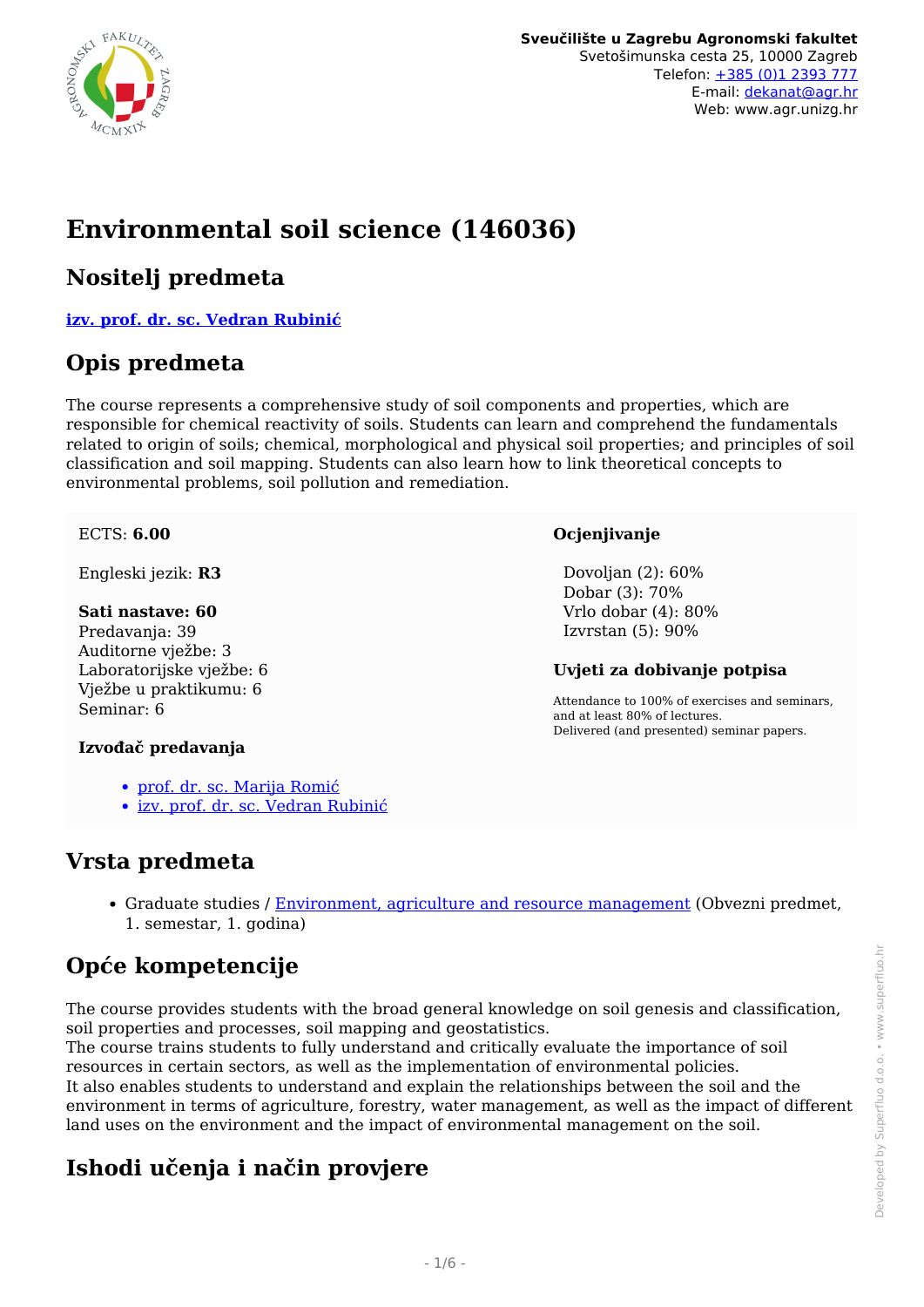

| Ishod učenja                                                                                                                                                      | Način provjere              |
|-------------------------------------------------------------------------------------------------------------------------------------------------------------------|-----------------------------|
| IU1. To recognize and evaluate the roles of soil as a natural<br>resource of a country, as well as the need for its protection                                    | Partial test, Final exam    |
| IU2. To identify, explain and compare the main characteristics of<br>soil-forming factors and processes across different<br>environmental settings                | Partial test. Final exam    |
| IU3. To identify, explain and predict the effects of physical,<br>chemical and biological processes on soil properties across<br>different environments           | Partial test, Final exam    |
| IU4. To list and explain the main principles of the leading soil<br>classification systems in the world                                                           | Partial test, Final exam    |
| IU5. To use the World Reference Base for Soil Resources (WRB)<br>system for soil classification                                                                   | Seminar                     |
| IU6. To list and explain the standards and the criteria for soil<br>mapping                                                                                       | Partial test, Final exam    |
| IU7. To conduct basic soil sampling and selected soil analyses,<br>as well as to interpret the obtained results                                                   | Seminar - Laboratory report |
| IU8. To identify appropriate ways and methods for the<br>sustainable soil use in connection with various activities                                               | Partial test, Final exam    |
| IU9. To define and apply different possibilities of using land<br>resources and new technologies in agriculture, waste<br>management and environmental protection | Partial test, Final exam    |
| IU10. To determine causes and threats of soil degradation and<br>environmental pollutions that occur in practice                                                  | Partial test, Final exam    |
| IU11. To assess the degree of soil vulnerability to damage and to<br>plan the land use in a permanently sustainable way                                           | Partial test, Final exam    |

## **Način rada**

### **Obveze nastavnika**

- to give lectures, exercises and seminars as scheduled; to provide all necessary information and material concerning the Course; to control class attendance; to provide consultations; to evaluate seminar papers (laboratory reports) and their presentations; to organize, conduct and evaluate partial tests during the semester and final exam during the exam terms.

### **Obveze studenta**

- to attend lectures, exercises and seminars; to create and orally present seminar papers in due time.

## **Polaganje ispita**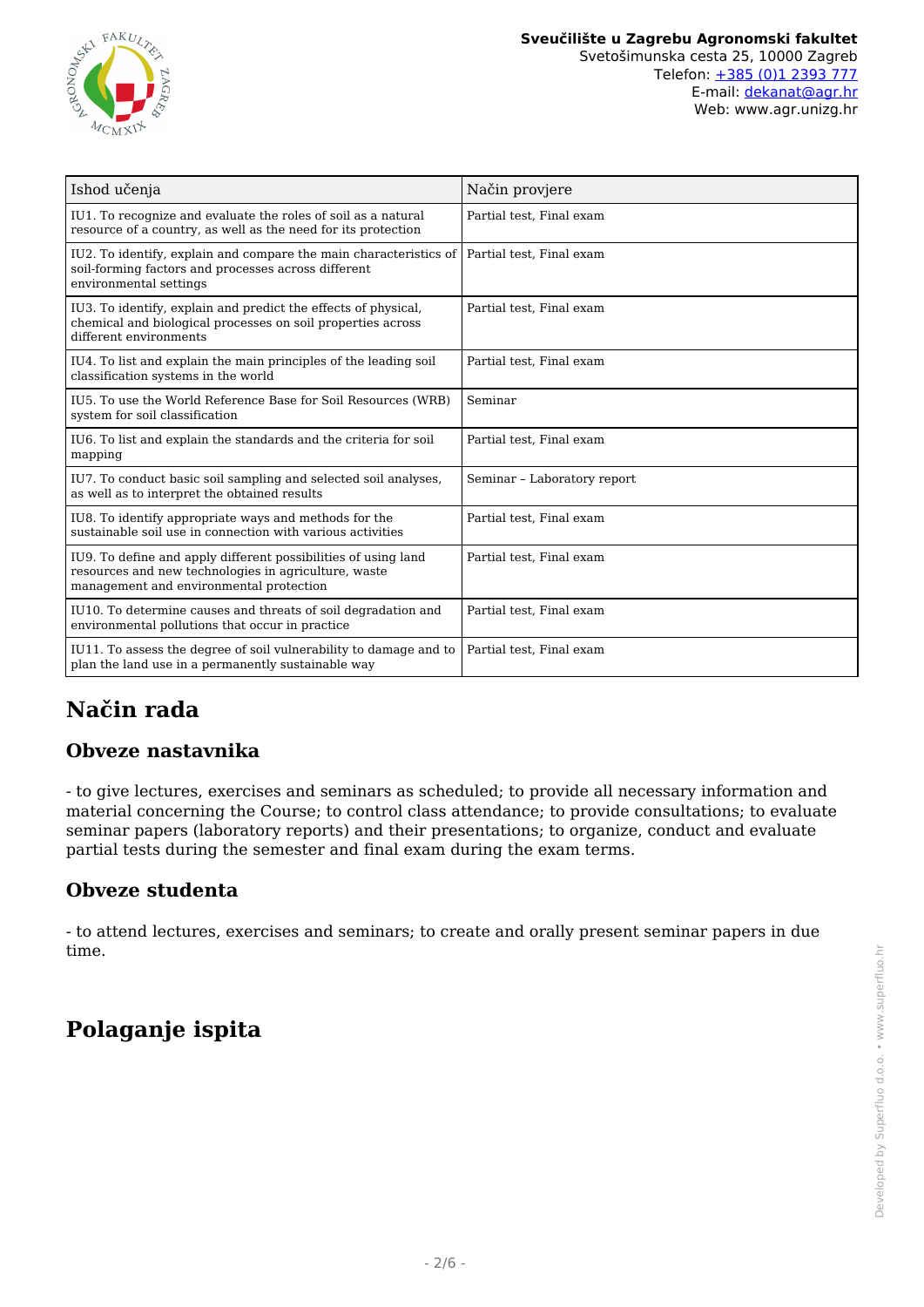

| Elementi<br>praćenja                                                                            | Maksimalno<br>bodova ili<br>udio u ocjeni                                                                                                                            | Bodovna skala<br>ocjena                                                                                                                  | Ocjena                                                                        | Broj sati<br>izravne<br>nastave | Ukupni broj<br>sati rada<br>prosječnog<br>studenta | ECTS bodovi    |
|-------------------------------------------------------------------------------------------------|----------------------------------------------------------------------------------------------------------------------------------------------------------------------|------------------------------------------------------------------------------------------------------------------------------------------|-------------------------------------------------------------------------------|---------------------------------|----------------------------------------------------|----------------|
| Partial test No 1                                                                               | 50%                                                                                                                                                                  | Insufficient (1):<br>$0 - 60%$<br>Sufficient (2):<br>61-70%<br>Good (3): 71-80%<br>Very good (4):<br>81-90%<br>Excellent (5):<br>91-100% | Nedovoljan (1)<br>Dovoljan (2)<br>Dobar (3)<br>Vrlo dobar (4)<br>Izvrstan (5) | 32                              | 100                                                | 3              |
| Partial test No 2                                                                               | 40%                                                                                                                                                                  | Insufficient (1):<br>0-60%<br>Sufficient (2):<br>61-70%<br>Good (3): 71-80%<br>Very good (4):<br>81-90%<br>Excellent (5):<br>91-100%     | Nedovoljan (1)<br>Dovoljan (2)<br>Dobar (3)<br>Vrlo dobar (4)<br>Izvrstan (5) | 22                              | 60                                                 | $\overline{2}$ |
| Final written<br>exam (to be<br>taken if the<br>student does not<br>pass both partial<br>tests) | 90%                                                                                                                                                                  | Insufficient (1):<br>$0 - 60%$<br>Sufficient (2):<br>61-70%<br>Good (3): 71-80%<br>Very good (4):<br>81-90%<br>Excellent (5):<br>91-100% | Nedovoljan (1)<br>Dovoljan (2)<br>Dobar (3)<br>Vrlo dobar (4)<br>Izvrstan (5) | 54                              | 160                                                | 5              |
| Seminars                                                                                        | 10% (of which<br>50% goes for the<br>quality of the<br>written report,<br>while 50% goes<br>for the quality of<br>the oral<br>presentation -<br>where<br>applicable) |                                                                                                                                          |                                                                               | 6                               | 20                                                 | $\mathbf 1$    |
| Total                                                                                           | 100%                                                                                                                                                                 | $1-5$                                                                                                                                    |                                                                               | 60                              | 180                                                | 6              |

| Elementi praćenja                                                                      | Opis                                                                                                                                                                  | Rok                                                 | Nadoknada          |
|----------------------------------------------------------------------------------------|-----------------------------------------------------------------------------------------------------------------------------------------------------------------------|-----------------------------------------------------|--------------------|
| Partial test No 1                                                                      | About 15 open-type questions<br>(listing, describing, defining,<br>calculating, etc.) dealing with<br>the topics covered during the<br>first 8 weeks of the semester. | Around the middle of the<br>semester                | None               |
| Partial test No 2                                                                      | About 15 open-type questions<br>(listing, describing, defining,<br>calculating, etc.) dealing with<br>the topics covered during the<br>last 7 weeks of the semester.  | By the end of the semester                          | None               |
| Final written exam (to be taken<br>if the student does not pass<br>both partial tests) | About 20 open-type questions<br>(listing, describing, defining,<br>calculating, etc.) dealing with<br>all the topics covered during<br>the semester.                  | Regular exam terms after the<br>end of the semester | Regular exam terms |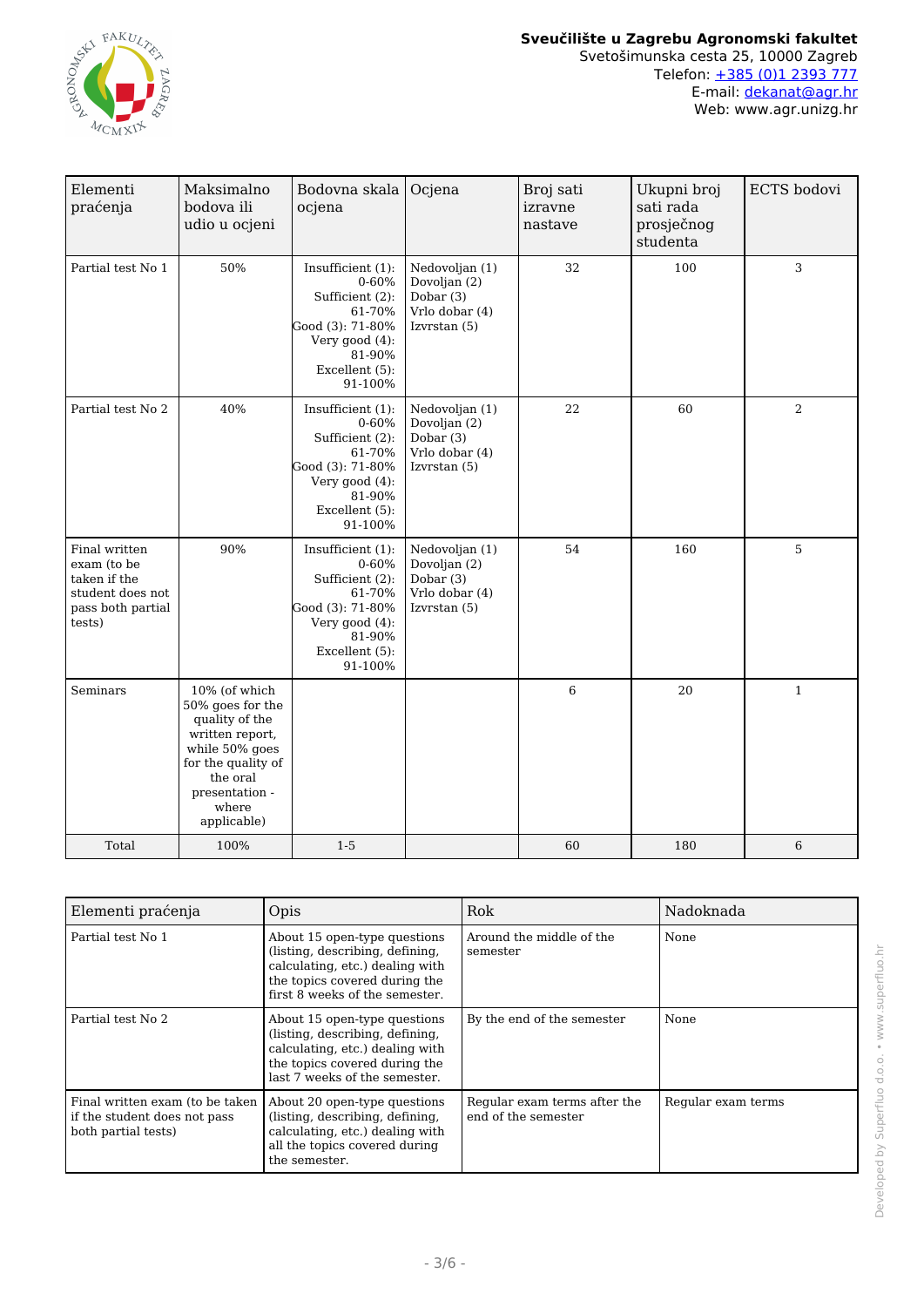

## **Tjedni plan nastave**

- 1. Soils as natural resources (L); Relations of soils and environment (L) Soil and land definitions and roles in the environment, pedosphere as a part of geosphere, importance of soil; Soil development, soil-forming factors (parent material, climate, organisms and landuse, relief, time of soil formation), horizonation and haploidization soil-forming processes.
- 2. Composition of soil (L); Soil morphology and horizon designations, soil sampling principles (E) – Introduction to soil phases (solid, liquid, gaseous); Soil morphological characteristics and their determination, soil horizon designation (FAO, 2006), basic soil sampling methods and equipment.
- 3. Soil-forming factors and processes, soil morphology and sampling (E); Soil solid phase (L) Field soil survey, examples of soil development across varying environmental conditions, soil sampling; Soil texture and structure, soil density and porosity, relationships among different physical properties.
- 4. Soil liquid phase (L); Soil gas phase (L) Soil water regime and balance, hydropedological constants, energy state of water in soil, water flow in saturated and unsaturated soil, measurements of soil water content and water flow; Composition and movement of soil air, soil respiration, measurements of soil aeration.
- 5. Soil thermal regime (L); Basic soil physical analyses (E) Atmospheric energy balance, solar radiation, thermal soil properties, measurement of soil temperature; Laboratory determination of soil particle size distribution, water retention, density, porosity, air capacity.
- 6. Forms and classification of soil organic matter (L); Humus composition and properties (L) Living biomass in soils, soil organic detritus, humus, factors influencing soil organic matter transformation, mineralization and humification; Humic substances (humic acid, fulvic acid, humin) and their functional groups, charge development on soil organics, types of humus, benefits of organic matter for physical, chemical and biological soil properties.
- 7. Basic soil chemical analyses (E); Soil solution chemistry I (L) Humus content and quality, content of soil carbonates, soil pH; Soil solution concentration and composition; soil acidity, alkalinity, salinity, and sodicity – causes and implications on the environment; soil redox potential.
- 8. Soil classification (L); WRB soil classification system (S) Principles and types of soil classification systems, Soil Taxonomy classification system, World Reference Base for Soil Resources (WRB) classification system; Soil classification according to the WRB system and the FAO (2006) Guidelines.
- 9. WRB soil classification system (S), Soil mapping and use of soil information systems (L) Soil classification according to the WRB system and the FAO (2006) Guidelines – practical work ending with individual presentations of the results; Basic principles of soil survey, soil mapping, and soil/land information systems.
- 10. Soil solution chemistry II (L), Exchange reaction in soils (L) Soil solution concentration and composition; soil pH; Soil acidity – natural and anthropogenic causes and consequences; Soil alkalinity, salinity and sodicity – causes and implications on environment; Soil redox potential. Ion exchange selectivity; The exchange process; Thermodynamic expressions: Empirical or Semi-Theorethical Expressions, Beckett – Q/I relationship, Derivation of the Ca-Mg exchange function; Quantitative description of soil solution- colloid interface; Adsorption, common sorption isotherms types; Sorption of inorganics on soil surface; Adsorption of organics on soil surface.
- 11. Exchange reaction in soils (L), Soil solution chemistry and exchange reactions (S), Soil solid phase (L) - Ion exchange selectivity; The exchange process; Thermodynamic expressions: Empirical or Semi-Theorethical Expressions, Beckett – Q/I relationship, Derivation of the Ca-Mg exchange function; Quantitative description of soil solution- colloid interface;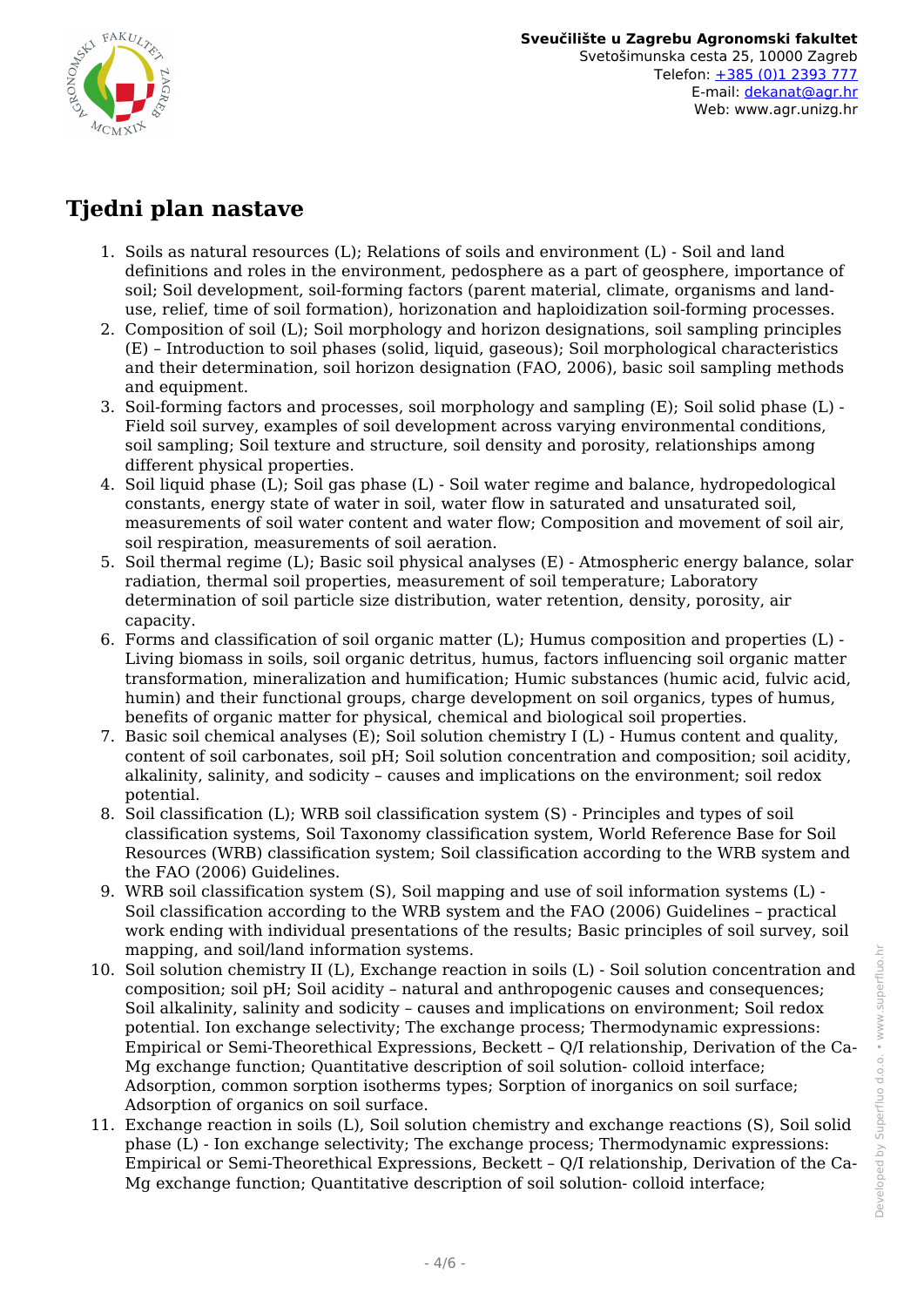

Adsorption, common sorption isotherms types; Sorption of inorganics on soil surface; Adsorption of organics on soil surface.Ions in solution: concept of activity, activity coefficients, complexation and chelation reactions.

- 12. Assessment and management of contaminated sites (L), Geochemical behaviour of trace metals (L), bioavailability and ecotoxicology (L) - Theoretical background of the issue - the nature of contaminated land, characterisation of soil pollution, including its impact on water resources and other parts of the environment; Factors and processes controlling metal solubility and bioavailability; Models / concepts of phytoavailability (BLM, free ion activity model); methods of assessment.
- 13. Remediation and risk assessment (L), Ecological risk assessment case studies (E) Approaches of risk assessment of polluted soils and ash land fills; pathways of risk and endpoints; Treatments and solutions to show complexity of the issue, pH and metal fluxes, use of novel techniques (DGT); site-specific risk assessment.
- 14. Ecological risk assessment case studies (E), Geochemical methods for assessment of soil contamination by trace metals (L) - Treatments and solutions to show complexity of the issue, pH and metal fluxes, use of novel techniques (DGT); site-specific risk assessment; Factors controlling trace metals behaviour in soils; environmental soil functions; trace metals characteristics and soil properties; methods of bioavailability assessment.
- 15. Contribution of soil studies to geochemical mapping (L), Soil spatial variation (E) Merging classification with geostatistics; soil-oriented geochemical mapping; baseline; identification of the pedogeochemical contents of selected heavy metals as a function of sediment provenance, soil maturity and land use; Statistical aspects of spatial variation; basics of spatial interpolation methods, sampling design, basic GIS visualization. Soil spatial variation - Statistical aspects of spatial variation; basics of spatial interpolation methods, sampling design, basic GIS visualization.

## **Obvezna literatura**

- 1. Castrignano A. 2011. Introduction to spatial data processing. CRA SCA, Bari, Italija
- 2. Zovko M., Romić M. 2011. Soil contamination by trace metals: Geochemical behaviour as an element of risk assessment (poglavlje u knjizi: Earth and Environmental Sciences). Ahmad Dar, Imran (ur.). Rijeka, InTech, p. 437-456
- 3. FAO, 2006. Guidelines for soil description, fourth ed. FAO, Rome.
- 4. Lectures / Powerpoint presentations
- 5. IUSS Working Group WRB, 2014. World reference base for soil resources 2014. International soil classification system for naming soils and creating legends for soil maps. World Soil Resources Reports No. 106, FAO, Rome.

## **Preporučena literatura**

- 1. Kim H.T: (1994): Environmental soil science. Marcel Dekker, INC, New Yiork
- 2. Brady C.N., Weil R.R. (2002): The Nature and Properties of Soils, 13th Edition, Prentice Hall, New Jersey
- 3. Buol, S.W., Hole, F.D., McCracken, R.J., Southard, R.J. (1997): Soil genesis and classification. Fourth Edition, Iowa state University Press/Ames, Iowa
- 4. Bohn H.L., McNeal B.L:, O´Connor G. (2001): Soil Chemistry, 3rd Edition, John Wiley & Sons, Inc.
- 5. Jury W.A., Horton R. (2004): Soil Physics, 6th Edition, John Wiley & amp; Sons, Inc.
- 6. Environmental Chemistry of Soils, Murray B. McBride, Oxford University Press, 1994.